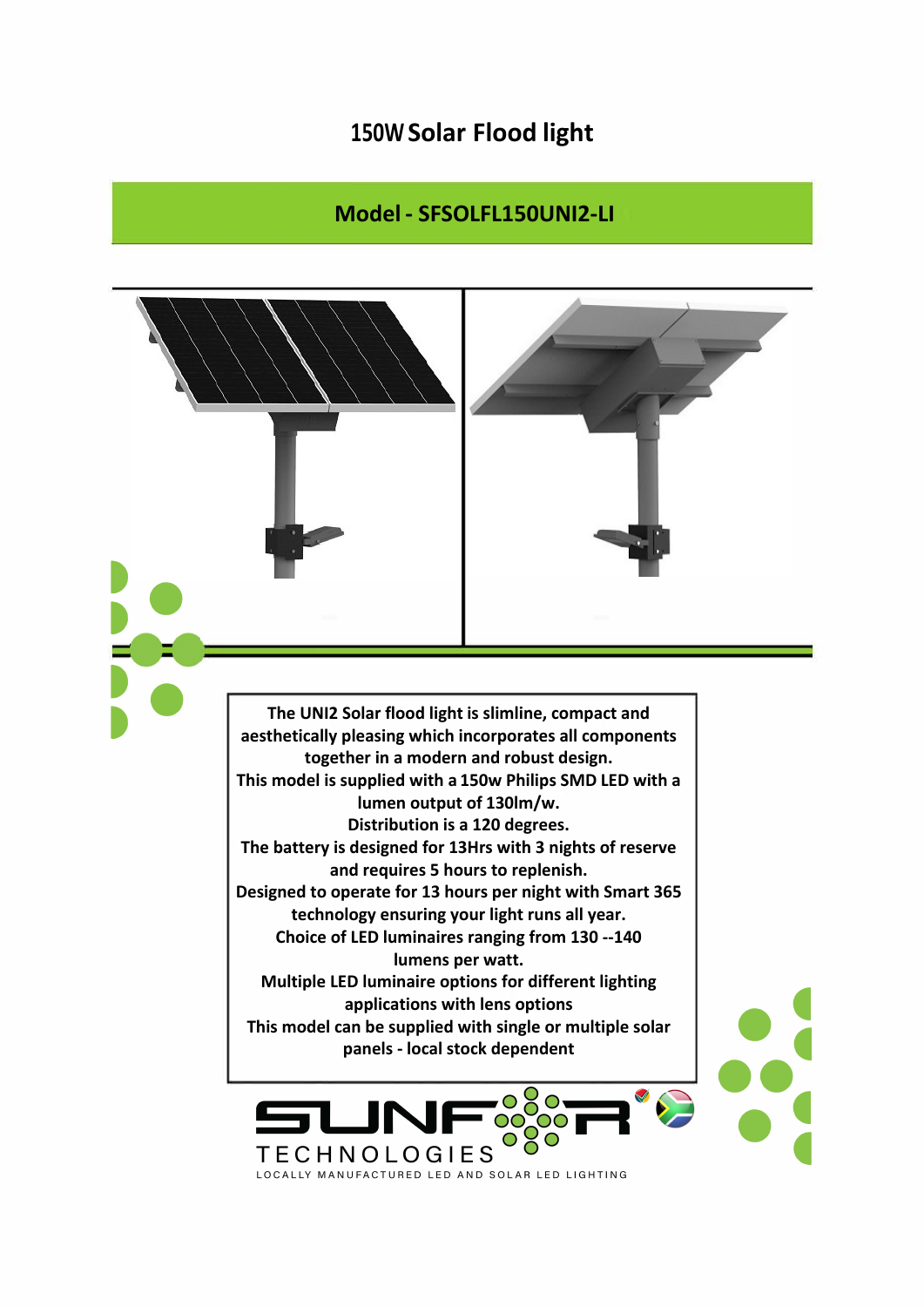## **Model - SFSOLFL150UNI2-LI**

| <b>LIGHT</b>                                | Power                                                                                                                                                 | 150W                          |
|---------------------------------------------|-------------------------------------------------------------------------------------------------------------------------------------------------------|-------------------------------|
|                                             | <b>LED</b>                                                                                                                                            | Philips                       |
|                                             | <b>IP Rating</b>                                                                                                                                      | IP 65                         |
|                                             | Flux @ CCT 5700 - 6000K                                                                                                                               | 19500                         |
|                                             | CRI - Colour Rendering Index                                                                                                                          | 80                            |
|                                             | Optical control                                                                                                                                       | Glass Lens                    |
|                                             | Average Lifespan                                                                                                                                      | 8 years                       |
|                                             | <b>Operating temperature</b>                                                                                                                          | $-30$ Deg $\sim$ +45 Deg      |
|                                             | Mounting height                                                                                                                                       | 9 meter above surface         |
|                                             | Beam angle                                                                                                                                            | 120 degrees                   |
|                                             | Lumen per watt                                                                                                                                        | 130                           |
|                                             | Pole to pole distance                                                                                                                                 | 38 meters                     |
| <b>BATTERY</b>                              | Lithium Ferro Phosphate                                                                                                                               | Sharp / LG                    |
|                                             | Voltage                                                                                                                                               | 25.6v                         |
|                                             | <b>Watt Hours</b>                                                                                                                                     | 3456Wh                        |
|                                             | Lifespan                                                                                                                                              | 2000 cycles                   |
| <b>SOLAR</b><br><b>PANEL</b>                | Power                                                                                                                                                 | 540w                          |
|                                             | Voltage                                                                                                                                               | 38v                           |
|                                             | Maximum current                                                                                                                                       | 9.37 Amp                      |
| <b>CONTROLLER</b>                           | Charging method                                                                                                                                       | <b>MPPT</b>                   |
|                                             | Dimming parameters                                                                                                                                    | 100 / 70 / 50 & 30%           |
|                                             | Day night sensor                                                                                                                                      | Integrated Day / Night sensor |
|                                             | Lighting parameters                                                                                                                                   | 4 stage programmable          |
|                                             | <b>Electrical parameters</b>                                                                                                                          | Temperature compensation      |
|                                             |                                                                                                                                                       | Overheating, overcharging and |
|                                             |                                                                                                                                                       | over discharging protections  |
| eveni Sev<br>мон<br>AND<br><b>ENCLOSURE</b> | A Grade steel treated with anti rust and powder coated<br>Manufactured in an SABS approved facility with<br>ISO 9001 - 3CR12 stainless steel optional |                               |
| <b>POLE</b>                                 | Galvanized with an option to powder coat-10m (127 - 114mm collar)                                                                                     |                               |
| <b>WARRANTY</b>                             | 3 years on all components - option to extend                                                                                                          |                               |

••• •• **t** 

TECHNOLOGIES OCO - -

LJN

J